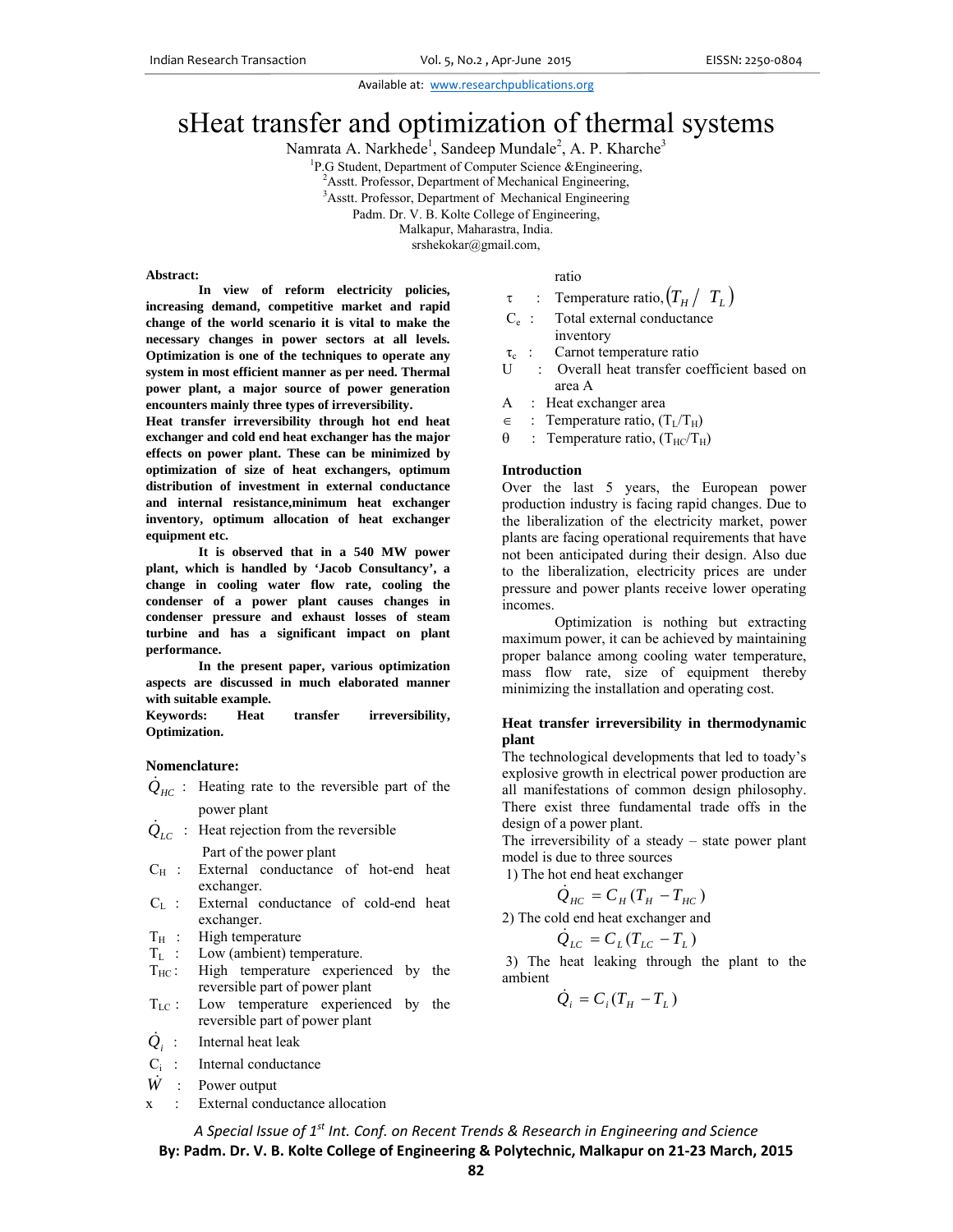

Fig. 1 Power plant model with three sources of heat transfer irreversibility.

### **Minimization of irreversibility using optimization**

The optimum solution for a power plant can be found out with the approach of maximizing power by applying different constraints. The expression

for power output  $\hat{W}$  is

$$
\dot{W} = x(1-x)C_e \left(\frac{\tau}{\tau_c} - 1\right) (\tau_c - 1)
$$

The expression for power output  $\hat{W}$  shows that the instantaneous power output per unit of external conductance inventory  $(C_e = constant)$  can be maximized in two ways.

Solving first  $\delta W / \delta \tau_c = 0$ , the optimum Carnot compartment ratio is obtained  $-1/2$ 

$$
\tau_{c,opt} = \tau
$$

Also there exists an optimum way to allocate the  $C_e$ inventory between the hot and cold ends such that the power output is maximized once more. Setting the  $\delta/\delta X$  derivative of power output  $\dot{W}$  yields the optimum external conductance allocation fraction.

$$
x_{opt}=\frac{1}{2}
$$

Therefore, to operate at maximum power there must not only be a balance between the thermodynamic temperature ratios  $\tau$  and  $\tau_c$  but also a balance between the sizes of hot and cold heat exchangers.[1]

#### **Minimum heat exchanger inventory**

The optimization principle is 'The needed heat exchanger inventory is minimum when it is dividing evenly between two ends of cycle'.

The heat exchanger sizes are represented by the overall thermal conductance  $(UA)_{H}$  and  $(UA)_{L}$ . The analytical statement of the thermal design problem is completed by writing that the total capital investment UA must be minimized

The cost function UA can be written in nondimensional form

$$
\frac{UA}{(w/T_{_H})} = \frac{(\tau - \epsilon)}{(1 - \theta)(1 - \tau)(\tau \theta - \epsilon)}
$$

The expression clearly shows that the design gas two degrees of freedom  $(\tau \text{ and } \theta)$  which correspond physically to selection  $(UA)_H$  and  $(UA)<sub>L</sub>$ 

First performing minimization with respect to θ.

$$
\theta_{opt} = \frac{\tau + \epsilon}{2\tau}
$$

Next by minimizing with respect to  $\tau$ , we have

$$
\tau_{\text{cont}} = \infty^{1/2}
$$

An additional feature of this design point of minimum heat exchange size is  $(UA)<sub>H</sub>=(UA)<sub>L</sub>$ . The optimal way of allocating heat exchange inventory UA is by using half of it at hot end and other half at cold end.

The power plant with minimum heat exchanger equipment and fixed power output has same efficiency as the power plant designed for maximum power and that  $(UA)<sub>H</sub> = (UA)<sub>L</sub>.[2]$ 

#### **"Maasvlakte" thermodynamic plant**

 In this power plant, the operation of the cooling water system has been optimized based on cooling water temperature and power plant load. For cooling its condenser the Maasvlakte power plant uses cooling water from the entrance of the

Rotterdam harbour. The temperature of this cooling water varies from around 1°C in winter up to 25°C in summer.

The cooling water flow rate can be controlled by adjusting the blade angle of the cooling water pumps. Doing so, the cooling water flow rate can be varied between 10  $\text{m}^3\text{/s}$  and 20  $\text{m}^3\text{/s}$ . During plant operation, the objective is to operate at the optimum cooling water flow rate from an economic point of view. This optimum, however, is dependent on a number of conditions such as plant load and cooling water inlet temperature.

#### **Cold end optimization**

The impact of cooling water flow rate on power plant performance is significant. The optimum amount of cooling water depends primarily on cooling water temperature and power demand. Adequate guidelines on operators how to operate and optimize the cooling water system are valuable tools to increase power plant revenues.

*A Special Issue of 1st Int. Conf. on Recent Trends & Research in Engineering and Science* **By: Padm. Dr. V. B. Kolte College of Engineering & Polytechnic, Malkapur on 21‐23 March, 2015**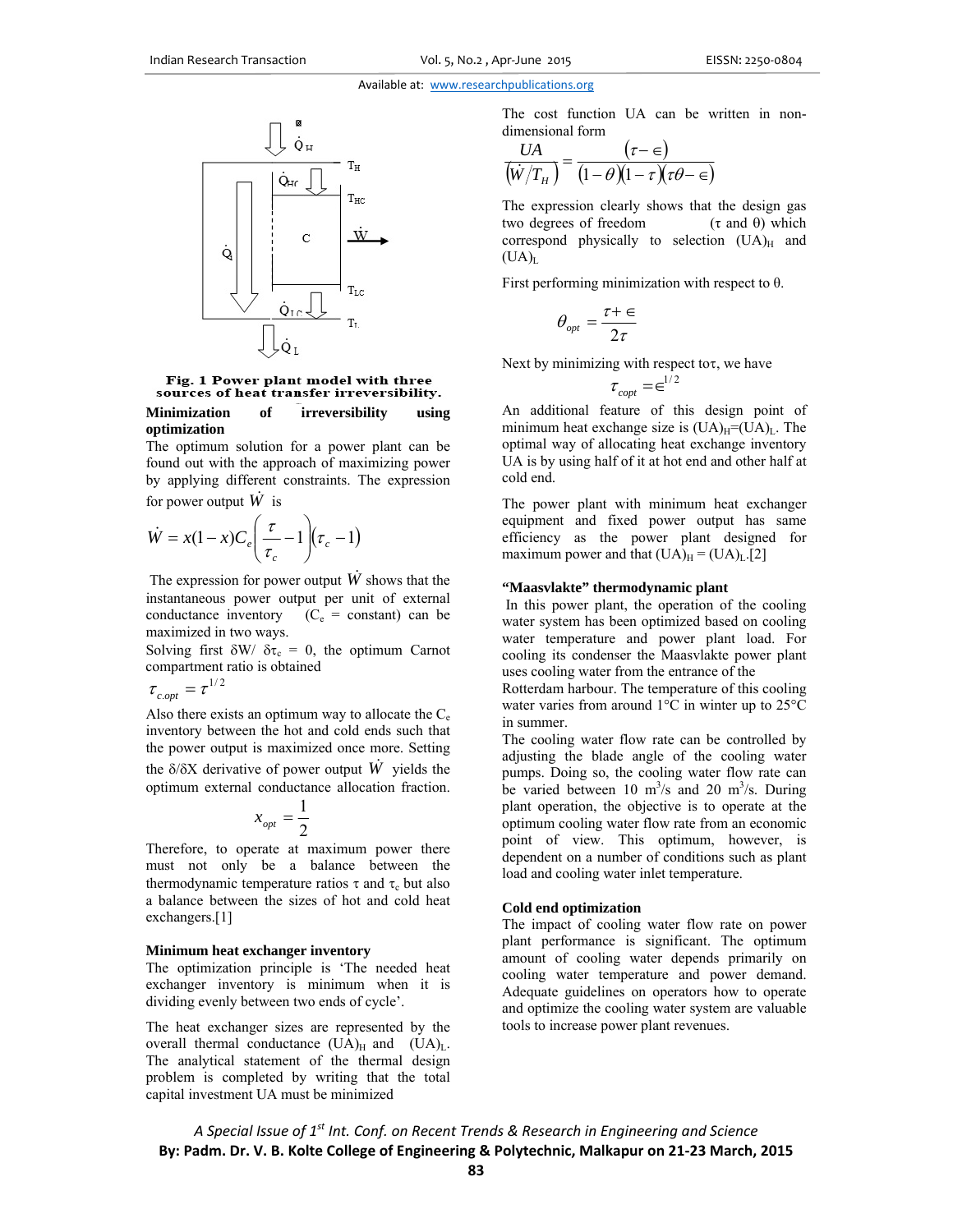



Figure shows the process flow diagram of the plant model that has been set op for power plant "Maasvlakte". In this model, emphasis has been put on modeling the steam turbine, condenser, and feed water train. For this cooling water optimization, the boiler performance was considered to be of less relevance. Therefore, the boiler has not been modeled in detail.

In the project, it is decided to derive polynoms and implement these in the process computer.By calculating performance for several combinations of cooling water flow and cooling water temperature, a set of heat rate curves can be generated as can be seen in figure. In this figure, each curve shows the change of net specific heat rate at a constant cooling water temperature, as a function of cooling water flow rate.

It can be clearly recognized that at each cooling water temperature an optimal heat rate can be reached. It can also be seen that for different cooling water temperatures, different optimal cooling water flow rates exist. Remember this is still at a constant heat input to the steam turbine. The cooling water flow from the optimum heat rate at a given plant load and cooling water temperature can be found by the differentiation of the representative polynom.



The effect of different cooling water flows

**Fig. 3 Net heat rate as function of cooling water flow and temperature** 

#### **Cost savings**

As an example the cost savings have been quantified for the 500 MWe operating point. Savings have been calculated for a 24 hour period, using fuel costs of EURO 1, 70/GJ. The result of a number of calculations is shown in figure 4. From this figure, it can be read how much the savings at different cooling water temperatures are, compared to the operation with maximum cooling water flow rate  $(20 \text{ m}^3/\text{s})$ .

Savings as a function of the change in cooling water flow





- 1. The combined heat transfer and thermodynamics analysis and simple modeling offers a compact and fundamental explanation and importance for using these various techniques.
- 2. The optimum solution is found out with the approach of maximizing power and efficiency by applying different constraints. The approach is highlighted in

*A Special Issue of 1st Int. Conf. on Recent Trends & Research in Engineering and Science* **By: Padm. Dr. V. B. Kolte College of Engineering & Polytechnic, Malkapur on 21‐23 March, 2015**